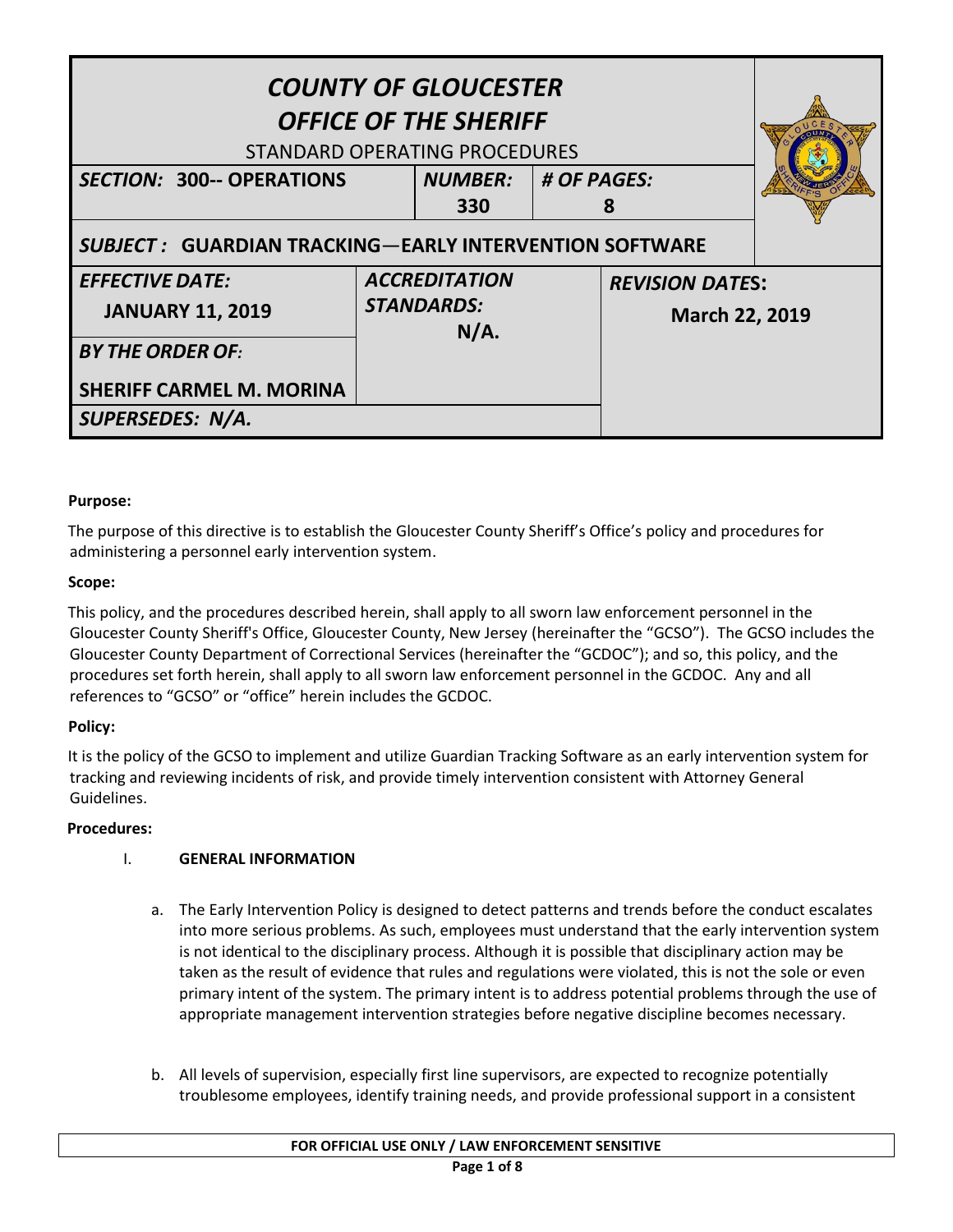# *COUNTY OF GLOUCESTER, OFFICE OF THE SHERIFF* STANDARD OPERATING PROCEDURES

SECTION: 300 - OPERATIONS NUMBER: 330



SUBJECT *:*GUARDIAN TRACKING – EARLY INTERVENTION SOFTWARE

and fair manner. Emphasis should be placed on anticipating employee problems before they result in improper performance or conduct.

- c. Many different measures of employee performance can be regularly examined for patterns or practices that may indicate potential problems. These performance measures include, but are not limited to, the following documented indicators:
	- i. Internal complaints, regardless of outcome;
	- ii. Use of force incidents;
	- iii. Claims of duty-related injury;
	- iv. Criminal investigations or complaints made against the employee;
	- v. Incidents of arrested persons being injured;
	- vi. Vehicular pursuits;
	- vii. Vehicular collisions.
- d. The Early Intervention Policy is primarily the responsibility of the Sheriff, but any supervisor must initiate the early intervention process based upon his or her own observations.
- e. The Sheriff, or his designee, shall conduct an annual evaluation of the Early Intervention Policy to asses it effectiveness. The Sheriff, or his designee, shall prepare a written report by February 1<sup>st</sup> of the prevailing year noting the previous year's participants and results. Modifications to this process should be implemented at the earliest opportunity.
- f. An employee's first line supervisor is usually the first member of the office to encounter and document specific incidents that affect an employee. It is essential for the supervisor to speak with the employee, document these incidents, and report findings to the unit supervisor, and Undersheriffs.
- g. Supervisors shall forward all documentation required by the Early Intervention Policy pursuant to written directives already established, including, but not limited to, Use of Force, Internal Affairs, Domestic Violence, Personnel Policies and Procedures, Vehicle Pursuit Actions, Sick Leave and Tardiness.
- h. Supervisors will have input on recommendations affecting their employees, such as required remedial training, counseling services through the Employee Assistance Program, and disciplinary action.
- i. Referrals to the Employee Assistance Program shall be made in accordance with the County of Gloucester's Employee Assistance Program protocols. Personal problems may adversely affect an employee's personal and professional well-being and job performance. The most effective means of handling these problems may be through this program.

# II. **GUARDIAN TRACKING SOFTWARE**

a. The GCSO will utilize Guardian Tracking® software in order to manage, track and trigger alerts with respect to the Early Intervention Policy. Guardian Tracking® is an employee behavioral monitoring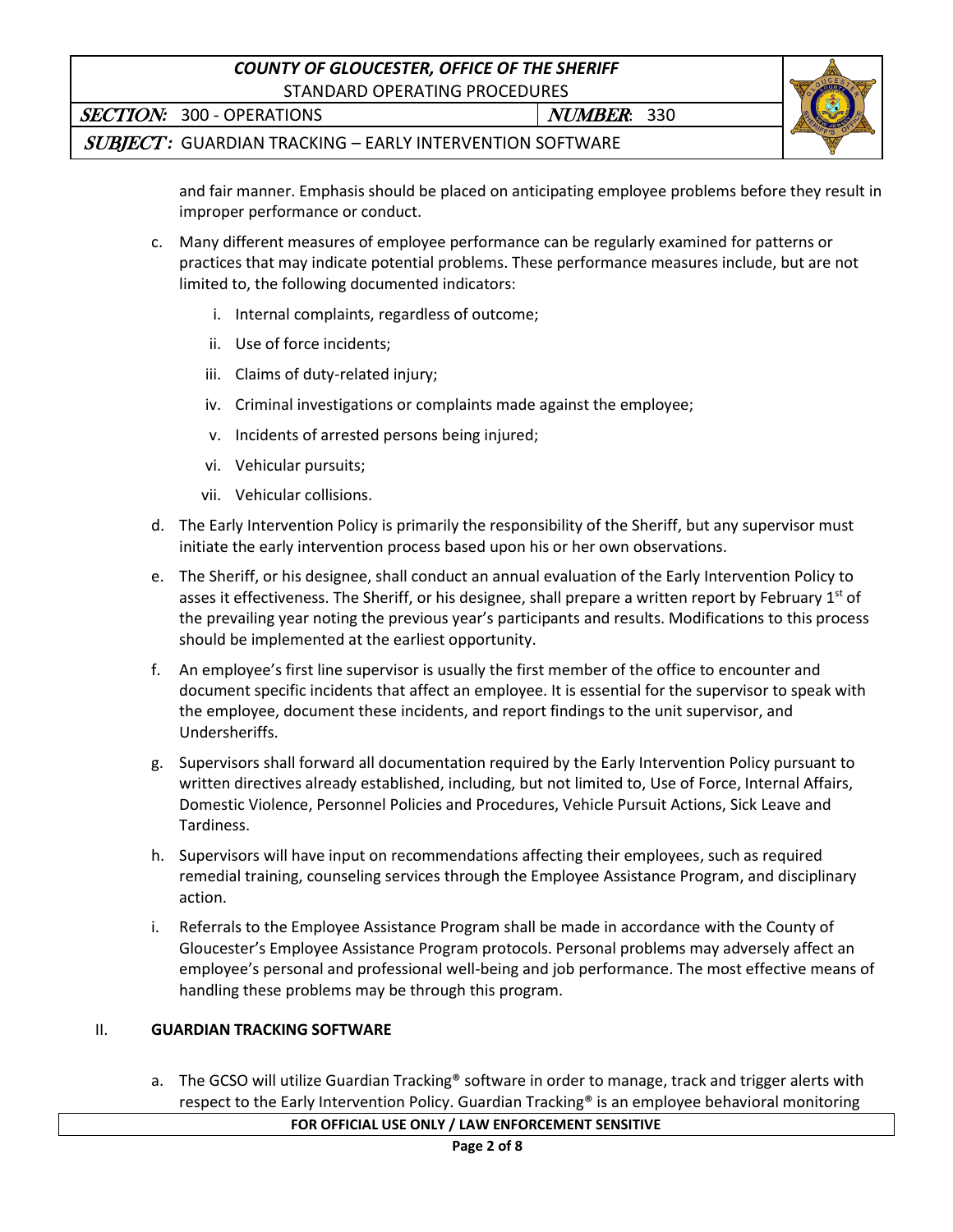# *COUNTY OF GLOUCESTER, OFFICE OF THE SHERIFF* STANDARD OPERATING PROCEDURES

SECTION: 300 - OPERATIONS NUMBER: 330



SUBJECT *:*GUARDIAN TRACKING – EARLY INTERVENTION SOFTWARE

and early intervention system. In no way does it excuse a supervisor, or any other employee, from following the procedures mandated in the office's Internal Affairs SOP.

- b. All supervisors shall have access to the Guardian Tracking system via an assigned login and personal password. Employees who have not been issued a login are not authorized to access the system.
- c. It is the responsibility of all supervisors to enter all incidents listed below for each of their subordinates. Supervisors who fail to document incidents as required by this directive will be subject to disciplinary action.
- d. The following shall serve as a guide to the incident categories contained within Guardian Tracking®:
	- i. Accepts Supervision To be used with regard to an employee's ability or inability to accept supervision or constructive criticism;
	- ii. Appearance To be used when an employee's appearance is not in compliance with GCSO policy;
	- iii. Application of Leadership Skills To be used when an employee demonstrates or exhibits commendable actions that indicate his/her knowledge of job responsibilities;
	- iv. At Fault Vehicle Crash- Vehicular collisions involving the officer that are formally determined to have been the fault of the officer;
	- v. Attitude/Officer Bearing To be used whenever a supervisor observes, or a citizen initiates, a formal or informal complaint regarding an employee's demeanor;
	- vi. Award(s)/Commendations To be used when an employee's actions on or off duty warrant recognition;
	- vii. Cases or Arrests Dismissed- Cases or arrests by the officer that are rejected or dismissed by a court;
	- viii. Citizen's Complaint To be used when a citizen makes a complaint either formal or informal about an employee other than demeanor complaints;
	- ix. Civil Action Filed Civil actions filed against the officer;
	- x. Commitment to Office Goals To be used when an employee exemplifies or fails to commit to GCSO goals;
	- xi. Computer Deficiencies To be used when an employee fails to possess the ability to navigate computer software to complete daily assignments, and knowledge of simple word processing skills;
	- xii. Counseling To be used when an employee receives counseling as the result of job performance;
	- xiii. Crime Scene Protection To be used when an employee does an outstanding job in protecting a crime scene or fails to protect a crime scene;
	- xiv. Criminal Investigation- Criminal investigations of or criminal complaints against the officer;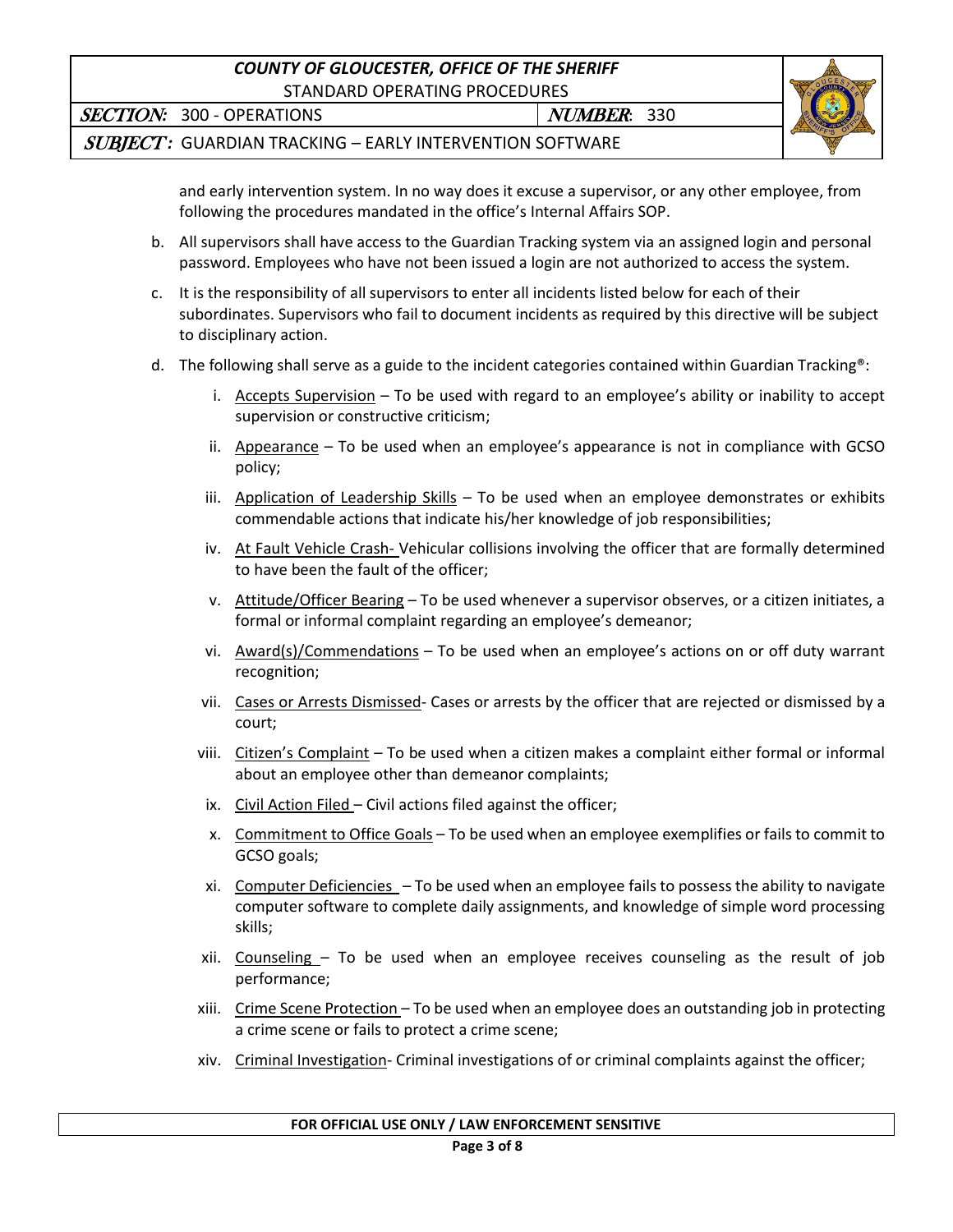# *COUNTY OF GLOUCESTER, OFFICE OF THE SHERIFF*

STANDARD OPERATING PROCEDURES



SECTION: 300 - OPERATIONS NUMBER: 330

SUBJECT *:*GUARDIAN TRACKING – EARLY INTERVENTION SOFTWARE

- xv. Domestic Violence Investigation- Domestic violence investigations in which the officer is an alleged subject;
- xvi. Initiative and Growth To be used when an employee demonstrates a willingness to initiate and complete projects and progress within their assignments;
- xvii. Interviewing Skills To be used when an employee has the ability or inability to elicit required information from suspects, victims, witnesses and associates;
- xviii. Insubordination To be used when an employee is insubordinate as defined by the Rules and Regulations;
- xix. Internal Affairs Complaint- Internal affairs complaints against the officer, whether initiated by another officer or by a member of the public;
- xx. Investigative Skills To be used when an employee has the ability or inability to conduct proper investigation;
- xxi. Job Knowledge To be used to indicate an employee's level of knowledge relative to their length of service to perform satisfactorily in their assigned duties;
- xxii. Meeting Deadlines To be used to indicate the employee's ability or inability to complete an assignment or project in a designated time period;
- xxiii. Member Arrested- An arrest of the officer, including on a driving under the influence charge;
- xxiv. Neglect of Duty Neglect of duty by the officer;
- xxv. Officer Safety To be used to indicate the employee's ability or inability to use basic officer safety concepts;
- xxvi. Policy Violation To be used when an employee violates office policy, and other categories do not apply;
- xxvii. Positive Drug Test Positive drug test by the officer;
- xxviii. Problem Solving and Judgment To be used to indicate the employee's ability or inability to arrive at sound conclusions, and make proper decisions based upon training and experience;
- xxix. Pursuits To be used any time a pursuit report is filed. The entry must include the incident/ case number;
- xxx. Quality of Work/Report Writing To be used to indicate the employee's ability or inability to utilize office forms to accomplish the task and accurately prepare reports that reflect the situation in a detailed and organized manner;
- xxxi. Radio Procedure To be used whenever an employee utilizes radio procedure that is contrary to office policy or FCC regulations;
- xxxii. Sexual Harassment- Sexual harassment claims against the officer;
- xxxiii. Suppressed Evidence- Cases in which evidence obtained by the officer that are rejected or dismissed by a court;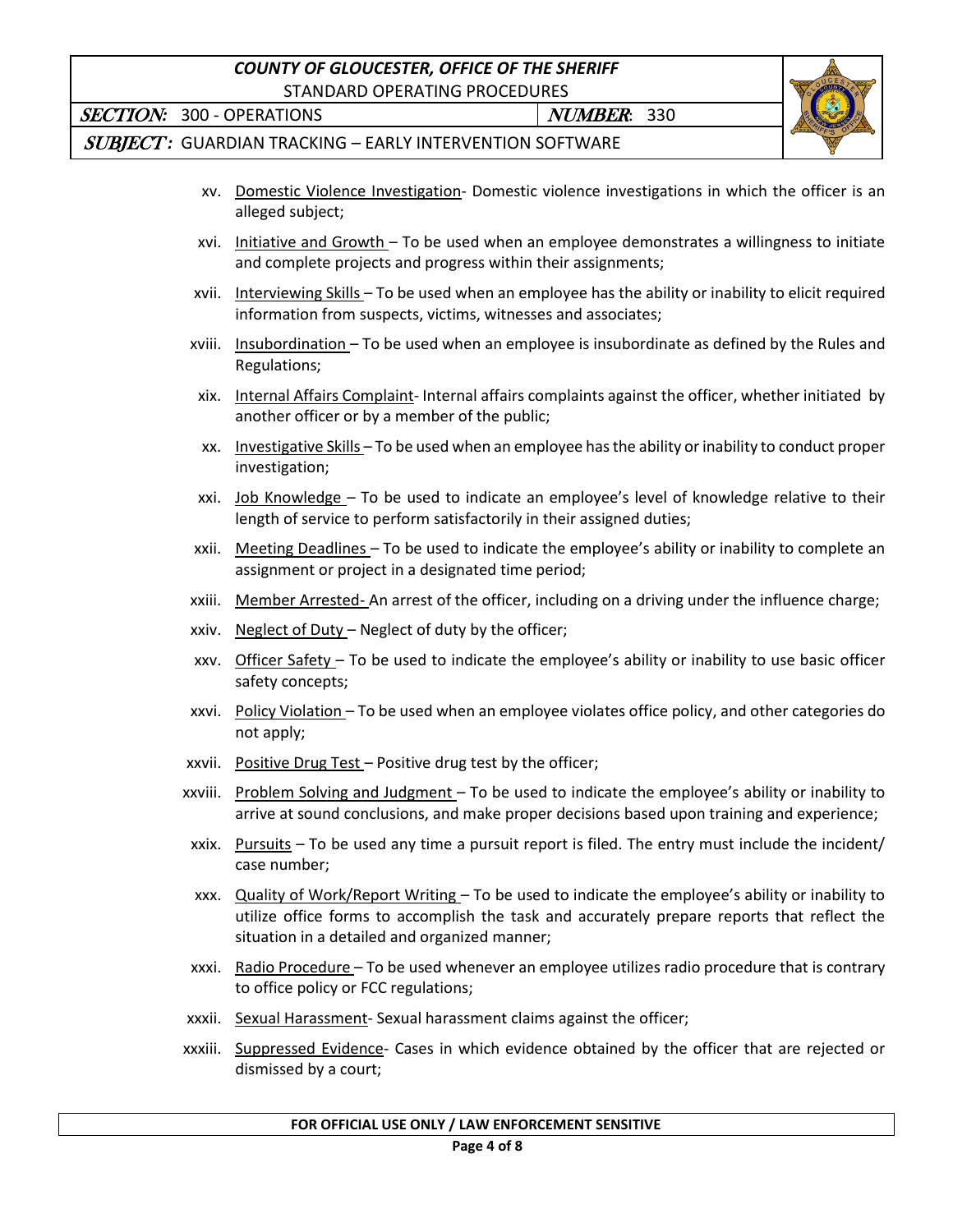# *COUNTY OF GLOUCESTER, OFFICE OF THE SHERIFF*

STANDARD OPERATING PROCEDURES

SECTION: 300 - OPERATIONS NUMBER: 330



SUBJECT *:*GUARDIAN TRACKING – EARLY INTERVENTION SOFTWARE

- xxxiv. Tardiness To be used whenever an employee reports for work after the time set forth by his/her schedule in accordance with office policy;
- xxxv. Unexcused absences- Unexcused/Unauthorized absence by the officer;
- xxxvi. Unscheduled Sick Time- Sick time used by the officer not scheduled in advance;
- xxxvii. Use and Care of Equipment To be used when an employee fails to properly care for or damages office equipment;
- xxxviii. Use of Force To be used whenever an employee utilizes physical, mechanical or deadly force. An entry in this category does not presuppose that the employee acted improperly or contrary to policy or procedure;
- xxxix. Use of Force Deemed Excessive- Any use of force by the officer that is formally determined or adjudicated (for example, by internal affairs or a grand jury) to have been excessive, unjustified, or unreasonable;
	- xl. Written Reprimand To be used when an employee receives disciplinary action constituting a written reprimand.

NOTE: Three categories that directly address absences are TARDINESS, UNEXCUSED ABSENCES AND UNSCHEDULED SICK TIME.

TARDINESS- Self-explanatory (see above). Immediate supervisor will be notified with an EARLY INTERVENTION FLAG.

UNEXCUSED ABSENCES- Absence without competent authority, absence without medical documentation, unauthorized absence, and absence without leave. IMMEDIATE ACTION MUST BE TAKEN.

UNSCHEDULED SICK TIME- (see above). Immediate supervisor will be notified with an EARLY INTERVENTION FLAG. \* FMLA WILL NOT BE FLAGGED.

- 1. Immediate supervisor shall personally interview subject and ascertain whether a doctor's note has/will be provided. DOCUMENT IN GUARDIAN TRACKING SYSTEM.
- 2. Immediate supervisor shall remind subject that unscheduled sick leave puts a burden on supervisors and interferes with the proper function of the entire office. DOCUMENT IN GUARDIAN TRACKING SYSTEM.

NOTE: Guardian Tracking System does not supersede or replace current SOP/s dealing with

sick leave. The entry does not replace the "Problem Solving Interview" covered in

current SOP/s.

THE GUARDIAN TRACKING SYSTEM DOES NOT REPLACE DISCIPLINE/PERFORMANCE NOTICES.

 ITEMS ENTERED INTO THE GUARDIAN TRACKING SYSTEM MAY OR MAY NOT CONSTITUTE AS A DISCIPLINE MATTER.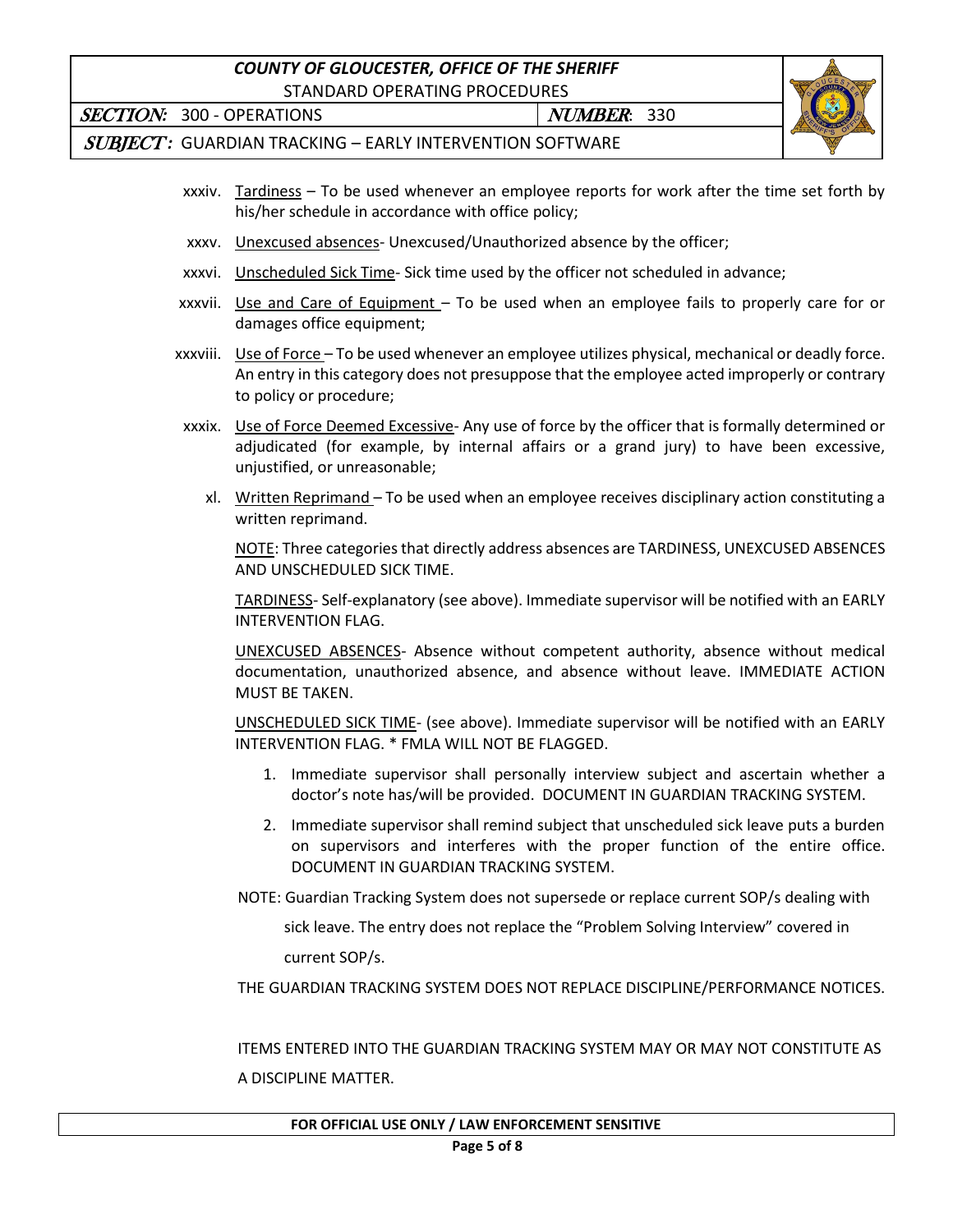

SECTION: 300 - OPERATIONS NUMBER: 330

SUBJECT *:*GUARDIAN TRACKING – EARLY INTERVENTION SOFTWARE

- e. Guardian Tracking Training Video
	- i. All supervisors shall access, and review annually, the forty-three (43) minute training video on the use of the Guardian Tracking Software. The training video is available on the office's DMS software system. Each supervisor shall upon completion of their annual review of the training video sign off in the DMS system so as to verify the completion of said review.

## III. **REMEDIAL ACTION**

- a. If the Early Intervention Policy reveals a potential problem through the presence of a flag in the Guardian Tracking® software, or as identified by a supervisor, the employee's unit supervisor, and the Undersheriff's, will gather all relevant information from the system. A separate incident will be generated in the Guardian Tracking® software utilizing the appropriate Early Intervention Policy incident category.
- b. The employee's unit supervisor, and the Undersheriffs, will implement a review of the data, along with more detailed information available from office records. If this review indicates that the Early Intervention Policy flag is unwarranted, then an Undersheriff will document this result in writing. The incident narrative placed in the Guardian Tracking® software may serve as adequate documentation.
- c. If the review reveals that an employee has violated office directives, then an Undersheriff may proceed to initiate an internal investigation. If the review reveals that the employee has engaged in conduct that indicates a lack of understanding or inability to comply with accepted procedures, the Undersheriffs, after consultation with the employee's unit supervisor, shall determine the appropriate course of remedial action. All action taken will be documented in the Guardian Tracking® software under the previously created Early Intervention Policy incident category.
- d. Remedial intervention may include, but is not limited to:
	- i. Training;
	- ii. Retraining;
	- iii. Counseling;
	- iv. Intensive supervision;
	- v. Fitness for duty examination;
	- vi. Employee Assistance Program.
- e. Internal disciplinary action, remedial action, and fitness for duty examinations are not mutually exclusive, and should be jointly pursued if and when appropriate.
- f. When remedial action has been undertaken, the unit supervisor shall ensure that such actions are documented in writing. No entry should be made in the employee's personnel file unless the action results in a sustained complaint. If the remedial action is a training program, attendance and successful completion of that program should be noted in the employee's training record.
- g. The Undersheriffs and the employee's unit supervisorshall cause a review of any individual employee's history anytime a new complaint is made. Using this information, an Undersheriff and the employee's

#### **FOR OFFICIAL USE ONLY / LAW ENFORCEMENT SENSITIVE**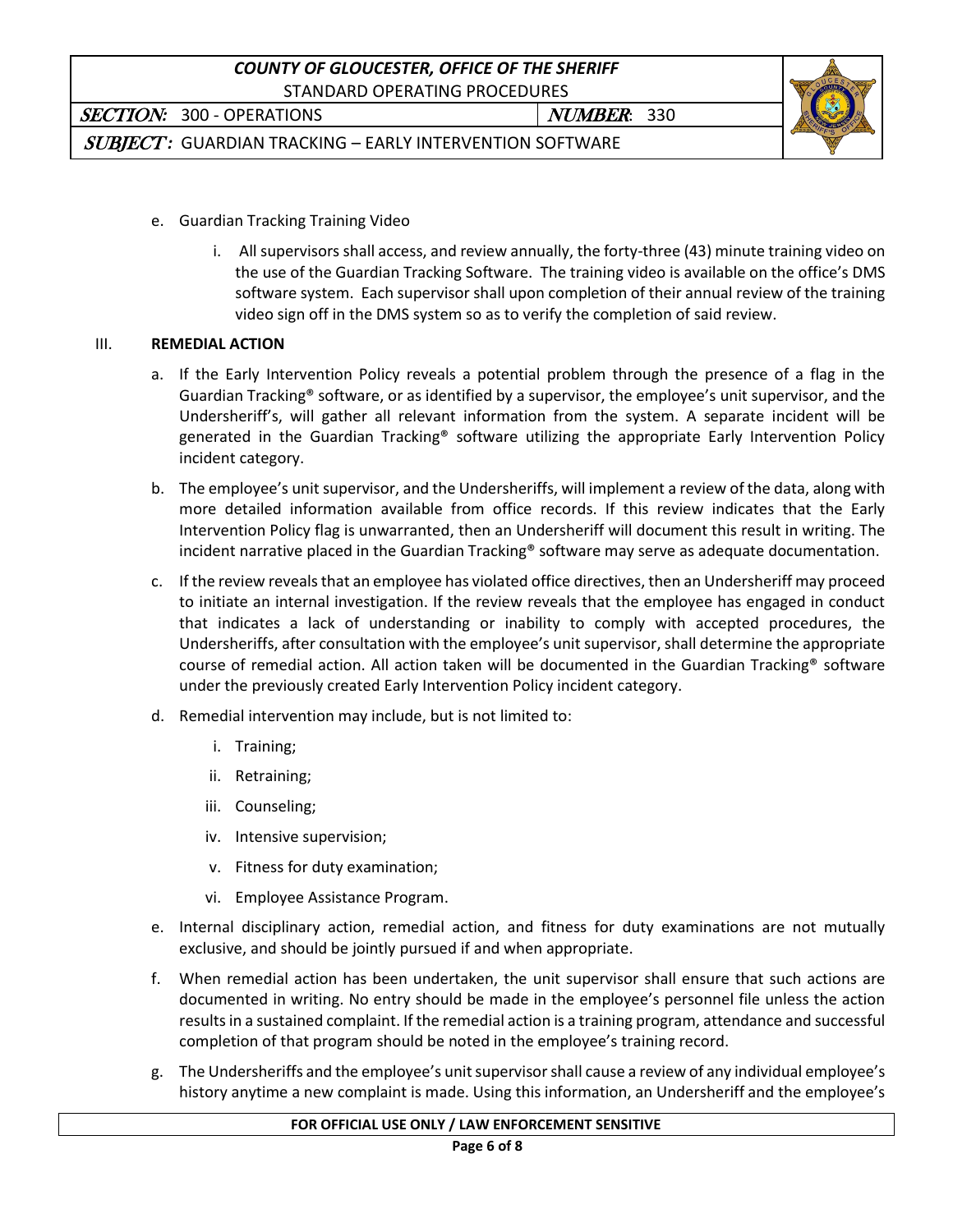# *COUNTY OF GLOUCESTER, OFFICE OF THE SHERIFF* STANDARD OPERATING PROCEDURES



SECTION: 300 - OPERATIONS NUMBER: 330

SUBJECT *:*GUARDIAN TRACKING – EARLY INTERVENTION SOFTWARE

unit supervisor may be able to identify employees who may need counseling, training or other remedial action even before such is indicated by the early warning system's ongoing data review.

- h. In general, the following indicators will prompt early intervention:
	- i. Early Intervention Flag (3 in 365 days, unless otherwise noted)
		- 1. Tardiness, Unscheduled Sick Time;
		- 2. Attitude/ Officer Bearing;
		- 3. Insubordination;
		- 4. Citizens Complaint (2 in 365 days)
		- 5. Internal Affairs Investigation (regardless of outcome);
		- 6. Motor Vehicle Crashes (2 in 365 days)
		- 7. Policy Violation;
		- 8. Pursuit (2 in 365 days);
		- 9. Use of Force (2 in 365 days);
		- 10. Written Reprimand.
- i. Generally, employees should expect to remain under intensive monitoring and supervision for six (6) months, or longer, as may be determined by the Undersheriffs, or the Sheriff.
- j. When under early intervention system monitoring, the employee's unit supervisor, and an Undersheriff, shall meet with the employee to discuss the situation in depth to:
	- i. Identify problems or potential problems;
	- ii. Determine short and long-term goals for improvement;
	- iii. Come to consensus commitment on a plan for long-term improved performance; or
	- iv. Advise of the monitoring process and the repercussions of future sustained transgressions.
- k. All employee-unit supervisor/Undersheriff meetings shall be thoroughly documented in the Guardian Tracking® software, which will automatically be forwarded to the Sheriff. The affected employee and unit supervisor shall meet on a regular basis, minimally monthly, to discuss progress towards the agreed upon goals and objectives.
- l. All regular monthly progress/status reports shall be submitted by the unit supervisor via the Guardian Tracking® software.
- m. All reports shall be forwarded to the Sheriff, and Undersheriffs, through the Guardian Tracking® software for review. These reports have the same confidential status as Internal Affairs documents, and are subject to the same disclosure and retention regulations and guidelines.

#### IV. **References:**